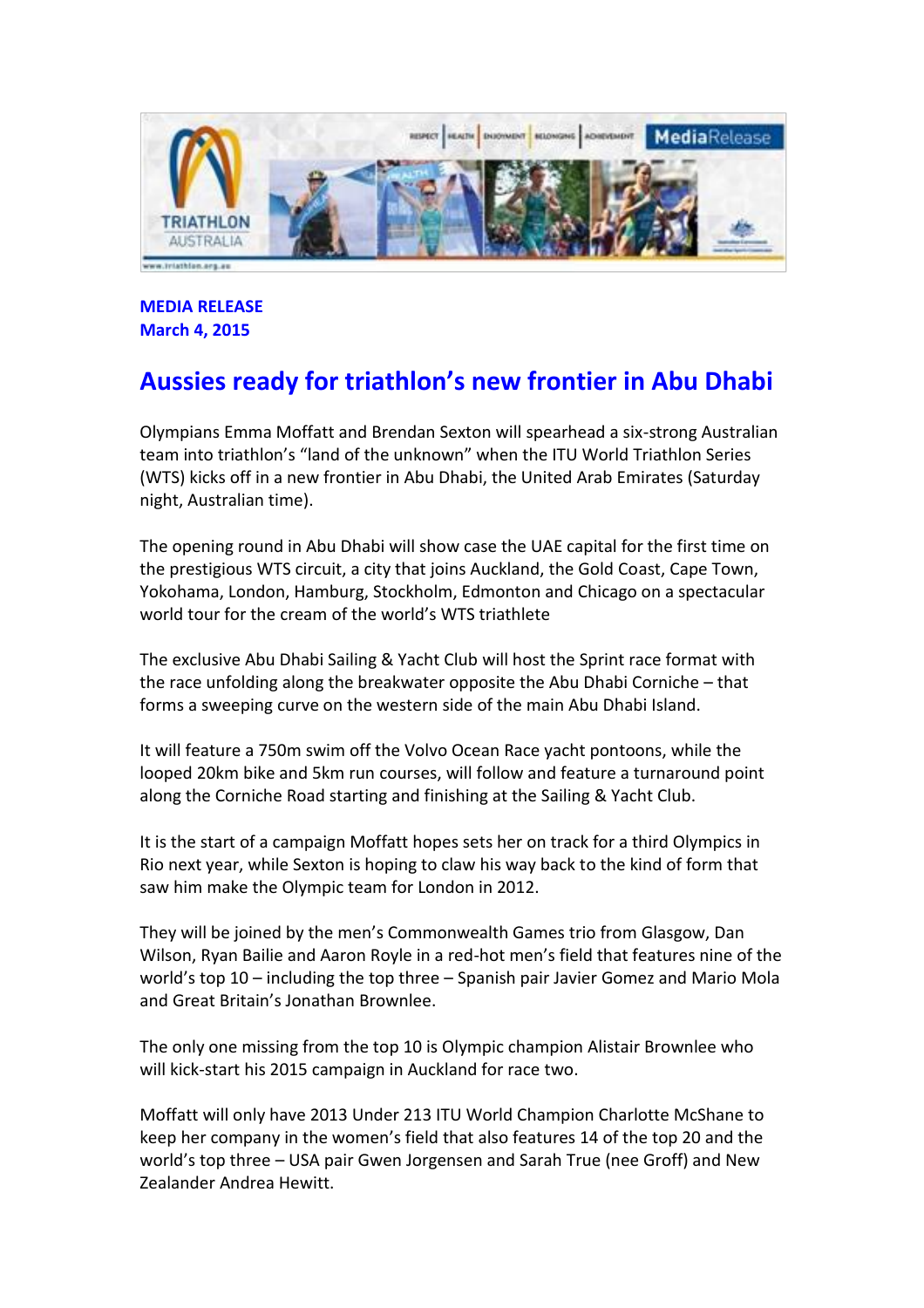Triathlon Australia's National Performance Director Bernard Savage knows there will be no room for complacency.

"It may be the first race of the season but there is no way you can ease your way into racing, that's for sure," said Savage.

"It's going to be an exciting start to the WTS and our guys are going to have to be on their game from the outset.

"Our men's team looks good with a lot of experience and when you look through both sets of fields they are world class – you are up against the best of the best first up.

"And it will be good to see Emma Moffatt back racing and joined by Charlotte McShane."

Head coach of the Australian-based Wollongong Wizards group, Jamie Turner, who has three athletes on the team – Bailie, Royle and McShane as well as ITU World champion, Jorgensen, knows the athletes will have to be prepared for anything in triathlon's new frontier.

"Abu Dhabi is a city of the unknown, when it comes to triathlon," said Turner.

"You have to be ready for the heat, the wind, different equipment and just not knowing what to expect and that's why we are going in early to acclimatise and to get over the jet lag and get four sleeps before you race.

"If it was Hamburg then you know 'every nook and cranny' like the back of your hand, we've been there so many times.

"We have done as much training in the heat of the day as we can to prepare for the heat and then there's the wind, which determines the wheels you use."

After spending December and January at altitude at Falls Creek, Turner has had McShane training twice a week in the heat adaptation chamber at NSWIS' Sydney headquarters to get her acclimatised to the kind of weather she can expect.

Bailie and Royle, ninth and  $10<sup>th</sup>$  respectively on the 2014 rankings have shown Turner they are ready for the 2015 WTS circuit, using Abu Dhabi as a launching pad for the Standard (Olympic) distance opener in Auckland on March 28,29 and then the Gold Coast on April 10 and 11.

While Sexton, who had no luck with a puncture in his hit out in Devonport, which forced him out of the race two weeks ago, knows he will have to control the first section of his run.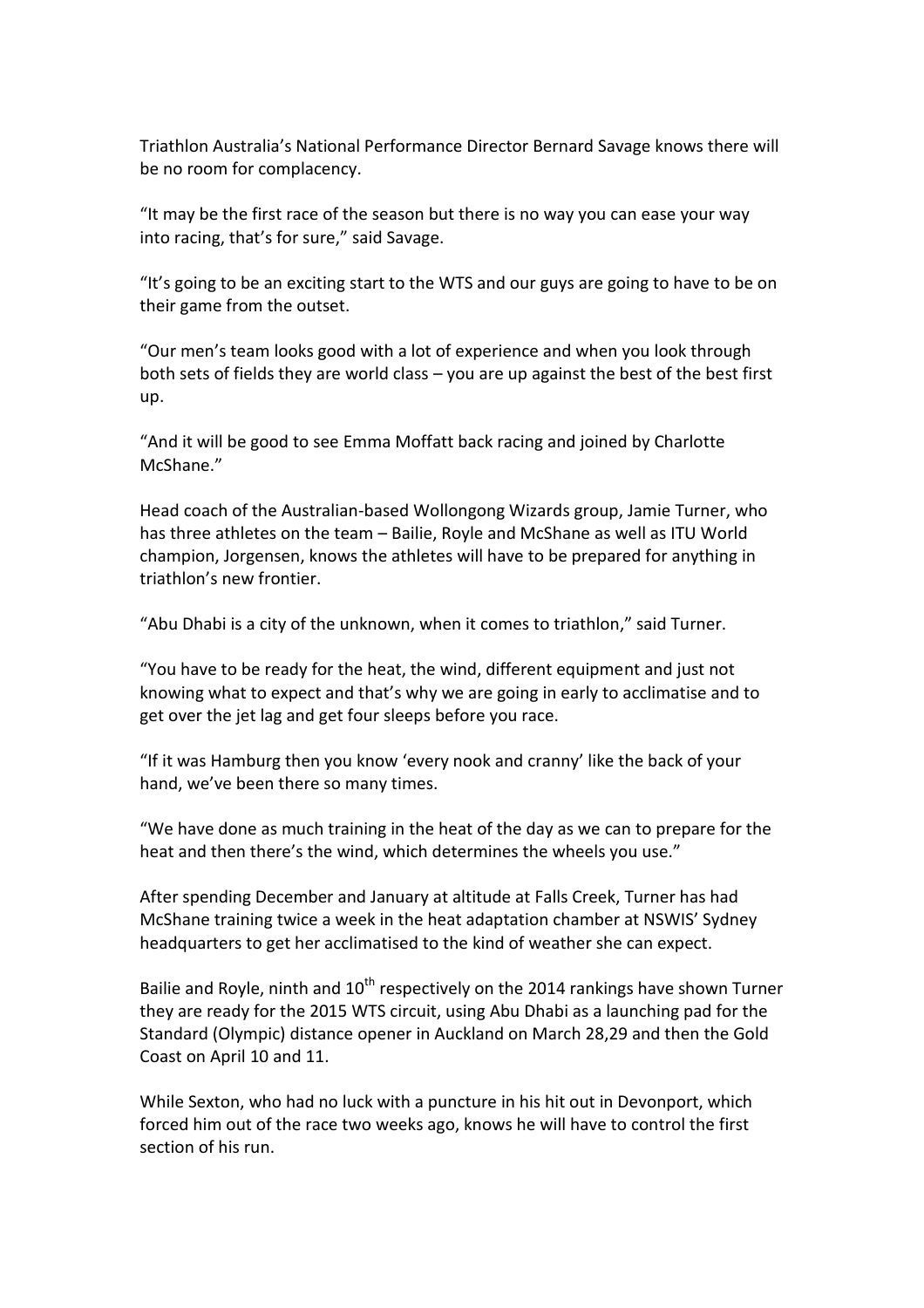Bailie, who is swimming as well as ever, has the runs on the board when it comes to sprint distance and Royle is also a class act who will be looking towards Auckland as a key event for him.

Wilson enjoyed an injury free 2014 and according to his coach Stephen Moss is "jumping out of his skin"

# **WTS RACE ONE – ABU DHABI**

[START LISTS](http://wts.triathlon.org/series/start_lists)

[ITU SEASON PREVIEW](http://www.triathlon.org/news/article/what_to_watch_for_on_the_2015_itu_calendar)

[WHO TO WATCH IN 2015](http://www.triathlon.org/news/article/who_to_watch_in_the_2015_season)

[WATCH THE RACE LIVE](http://wts.triathlon.org/series/live_online)

**PROFILES OF AUSTRALIAN ATHLETES WOMEN**

**EMMA MOFFATT Age:** 29 **QLD**

A two-time Olympian in 2008 and 2012 and two time ITU World Champion in 2009 and 2010 is back on track for 2015 and chasing a third Olympic Team in Rio in 2016. Moffatt missed last year's ITU WTS Grand Final following a disappointing Commonwealth Games after being diagnosed with polycystic ovary syndrome which had disrupted her year. A member of Australia's bronze medal winning Commonwealth Games Mixed Teams relay team with Emma Jackson, Ryan Bailie and Aaron Royle, the 2008 Olympic bronze medallist from Beijing is determined to lead the Australian charge towards this year's Grand Final in Chicago, stopping off for the all-important Rio qualifying event in August. Moffatt is one of Australia's most decorated triathletes, who leaves no stone unturned under coaches Shaun Stephens and master swim coach Denis Cotterell.

## **CHARLOTTE MCSHANE Age:** 24 **NSW**

After a stirring performance to win the ITU Under 23 World Championship in London in 2013, McShane has continued to develop into one of Australia's young guns on the WTS circuit, continuing to mix it with the big guns in seven of the eight races in 2014, racing to her best result in Chicago where she finished  $10<sup>th</sup>$ . Has a good track record over the sprint distance having won the 2013 Oceania Sprint Distance title. A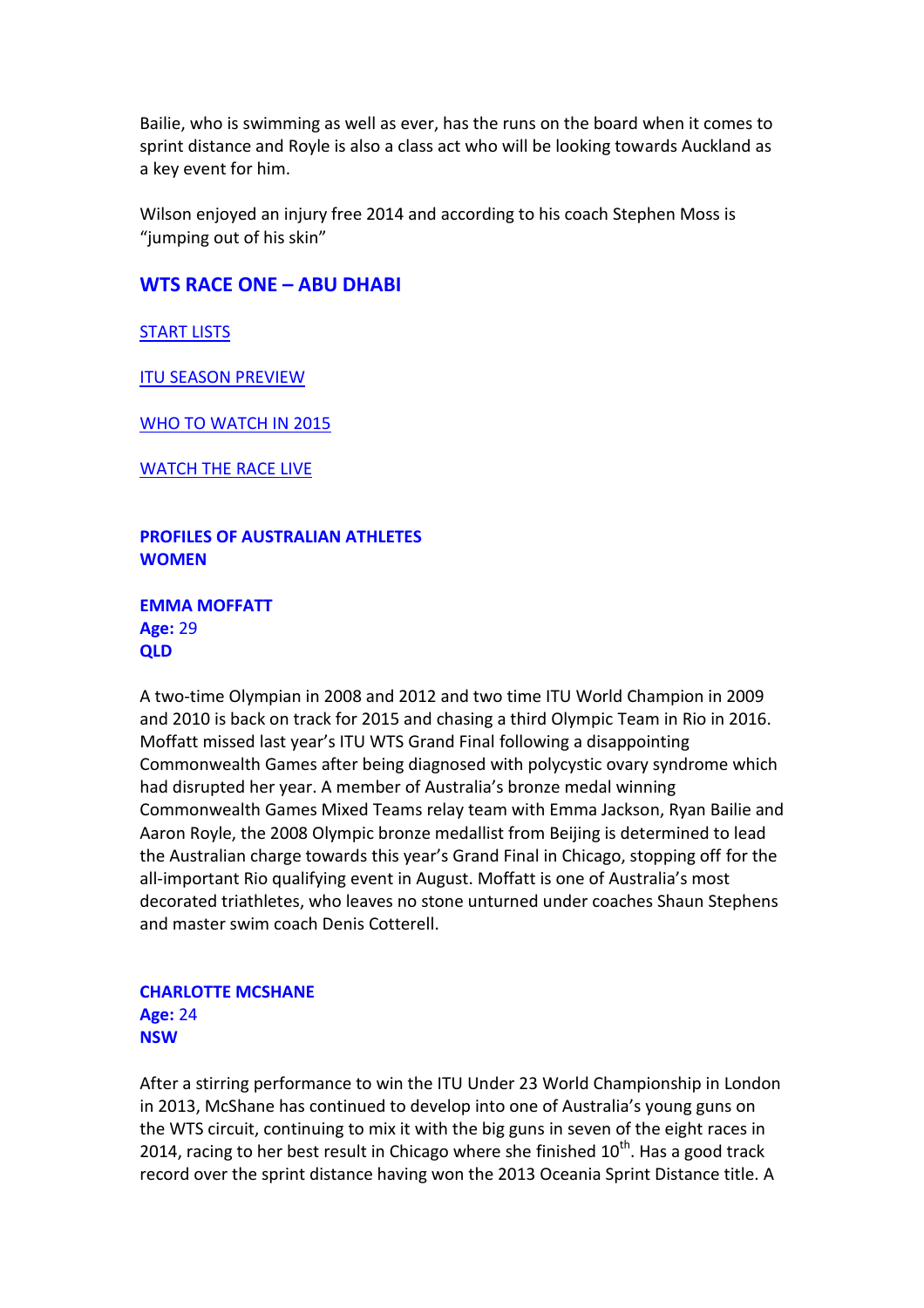member of Jamie Turner's Wollongong Wizards who spent two stints at altitude training in December and January at Falls Creek to prepare for 2015. Turner and senior NSWIS physiologist Katie Slattery devised a program for McShane to also spend two days a week in the heat adaptation chamber in Sydney to best prepare her. Will be looking to this race to prepare her for Auckland.

#### **MEN**

## **Ryan BAILIE Age: 24 NSW**

The South African born Bailie who made Perth his family home before linking up with Jamie Turner and the Wizards in Wollongong. Is currently Australia's number one ranked male triathlete after the 2014 season, placed him ninth, after his most consistent year to date. Started out with his best WTS finish (5<sup>th</sup> in Auckland) and showed his class with a 7th in London before unleashing the race of his life to spearhead the Australian team to the teams relay bronze in Glasgow at the 2014 Commonwealth Games. Bailie ensured Australia was on the podium with a calculated final run leg. A methodical, uncompromising athlete, who does not have a weakness, and has the runs on the board to maintain his place inside the top ten in the world and cement his place on his first Olympic team in 2016. Along with training partner Royle, represents the new breed of male triathletes.

# **Aaron ROYLE Age: 25 NSW**

The Newcastle-born Royle has spent the last three years mixing it with triathlon's royalty and has rubbed shoulders with the likes of the Brownlees, Gomez and the world's top 10. The 2012 ITU under 23 World Champion made the step up to Elite on the WTS in 2013 and 2014, with his London ITU GF  $7<sup>th</sup>$  gaining automatic selection on the Australian Commonwealth Games Team for Glasgow, his first major multi-sport team. He finished eighth. Royle has settled into the rigors of the Jamie Turnercoached Wollongong Wizards who spend their summers in the Illawarra and their winters in the northern Spanish city of Vitoria-Gasteiz. Finished 2014 ranked  $10<sup>th</sup>$  in the world in one of the most competitive seasons of the WTS and put the icing on 2014 cake when he defended at both Penrith and Noosa with impressive performances. On form Royle should become an Olympian in 2016.

**Dan WILSON Age: 29 QLD**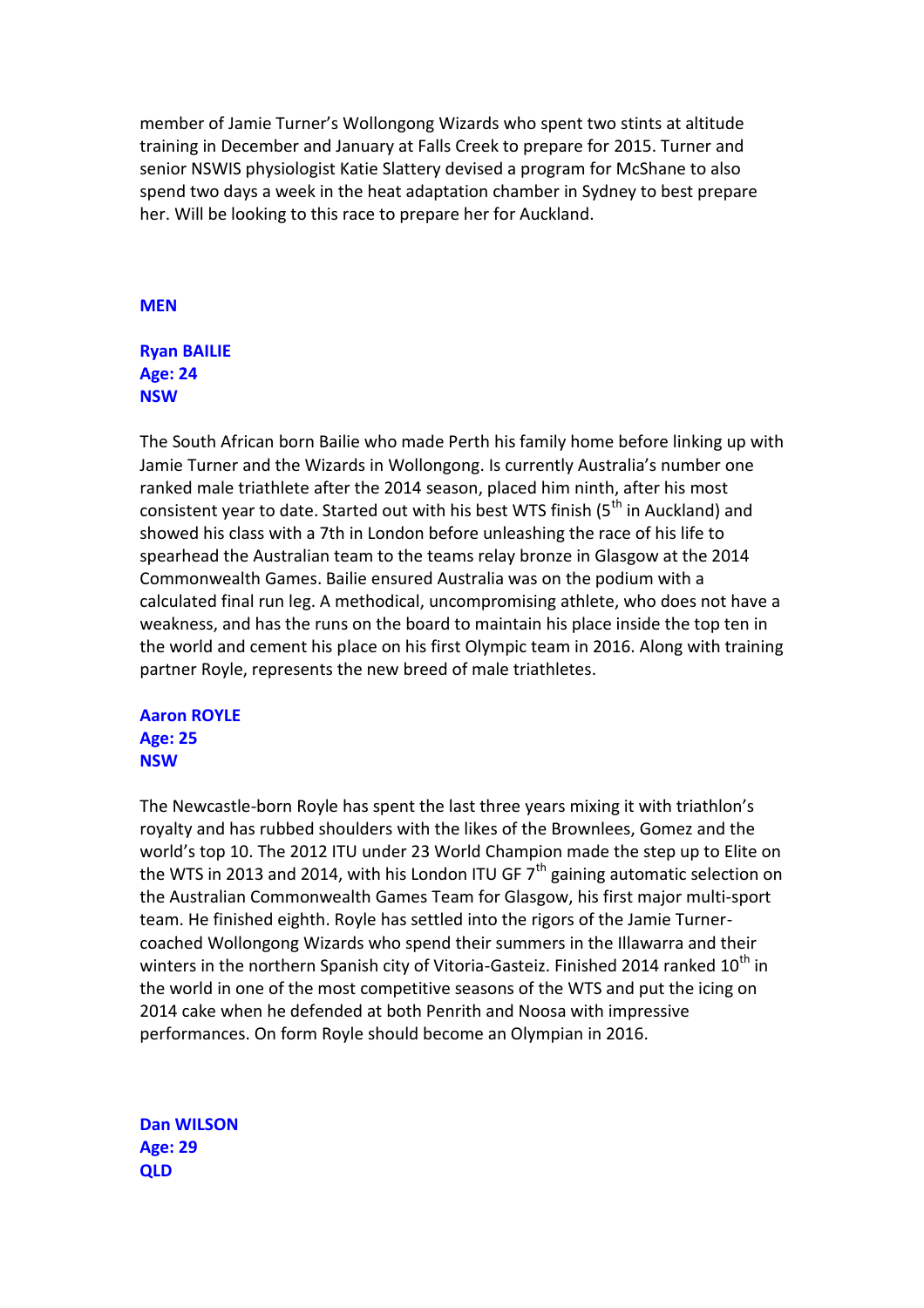Dan The Man just keeps on keeping on, emerging in 2014 to make the Australian Commonwealth Games team after an up and down two years, littered with injury and operations. The man who won his first World Cup in 2010 gets the vote for believing in his ability and his dream. Started last year with an encouraging close-up 4<sup>th</sup> in the opening WTS Auckland round and finished it off as the best placed Australian male in the WTS Grand Final in Edmonton when he finished  $13<sup>th</sup>$  after a disappointing Glasgow. Finished the year in  $16<sup>th</sup>$  place on the WTS rankings –the third Australian behind Bailie and Royle in the world's top 20. Went on to finish second to Royle at Noosa in another great show of strength. No matter what the result in 2015 and 2016, Dan Wilson will "keep the boys honest."

## **Brendan SEXTON Age: 29 NSW**

The 2012 Olympian has gradually worked his way back into contention, finding his mojo as he pushes his opposition to the limit in training. Finished fourth in the ITU WTS in Sydney, in 2011, winning the Monterrey World Cup in Mexico and coming runner up in both the Mooloolaba World Cup and Oceania Cup in New Zealand, winning selection to make his Olympic debut in London, where he finished  $35<sup>th</sup>$ . Has struggled through injury and illness to get back to that kind of form ever since and has hovered between 29th and  $35<sup>th</sup>$  on the WTS rankings in recent years. Finished  $41<sup>st</sup>$  in the ITU Grand Final in Edmonton. But has become an intricate part of the Jamie Turner world class Wizards group in Wollongong and only has to put it all together to become a major player in the run towards Rio. Has a killer 10km run leg which will always hold him in good stead at the money end of races.

# **Abu Dhabi (UAE) World Triathlon Series (March 6,7) Sprint Distance (750m; 20km; 5km)**

#### **MEN**

Dan Wilson (QLD) Aaron Royle (NSW) Ryan Bailie (WA) Brendan Sexton (NSW)

#### **WOMEN**

Emma Moffatt (QLD) Charlotte McShane (NSW)

**Mooloolaba (AUS) World Cup (March 14,15) Sprint Distance (750m; 20km; 5km)**

#### **MEN**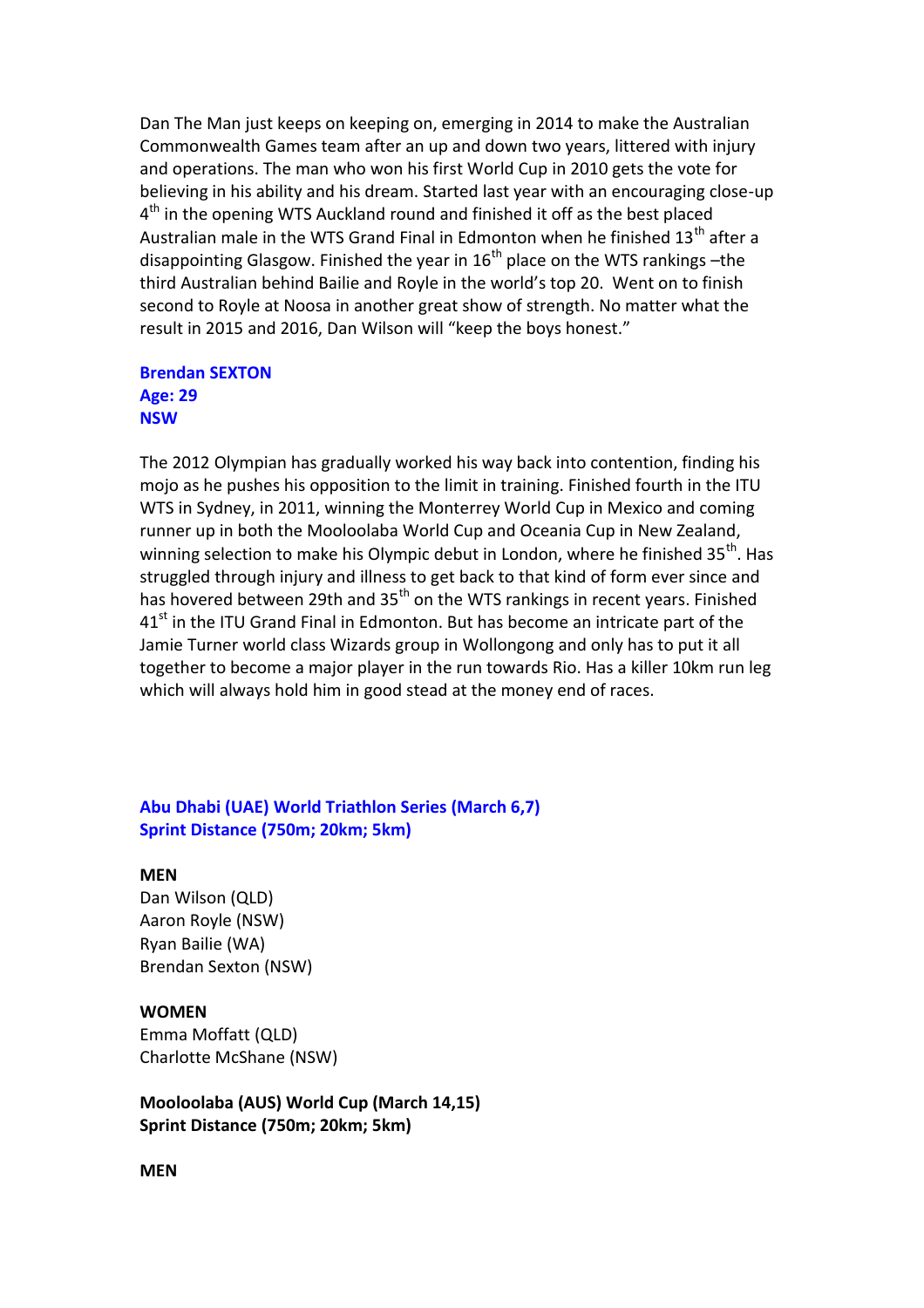Jake Birtwhistle (TAS) Cameron Good (NSW) Declan Wilson (ACT) Kenji Nener (WA) Courtney Atkinson (QLD) Matt Baker (NSW) Peter Kerr (VIC) Jesse Featonby (ACT) **WOMEN** Ashleigh Gentle (QLD) Gillian Backhouse (QLD) Natalie Van Coervorden (NSW) Jaz Hedgeland (WA) Erin Densham (NSW) Grace Musgrove (NSW) Felicity Sheedy-Ryan (WA) Ellie Salthouse (QLD)

## **New Plymouth (NZL) World Cup (March 21, 22) Sprint Distance (750m; 20km; 5km)**

#### **MEN**

Kenji Nener (WA) Luke Willian (QLD) Courtney Atkinson (QLD) Drew Box (QLD) Jesse Featonby (ACT) **WOMEN** Natalie Van Coervorden (NSW) Grace Musgrove (NSW) Erin Densham (NSW) Felicity Sheedy-Ryan (WA) Ellie Salthouse (QLD)

# **Auckland (NZL) World Triathlon Series (March 28, 29) Standard Distance (1.5km; 40km; 10km)**

#### **MEN**

Aaron Royle (NSW)) Ryan Bailie (WA) Dan Wilson (QLD) Jake Birtwhistle (TAS) Brendan Sexton (NSW) Cameron Good (NSW) **WOMEN** Emma Moffatt (QLD)